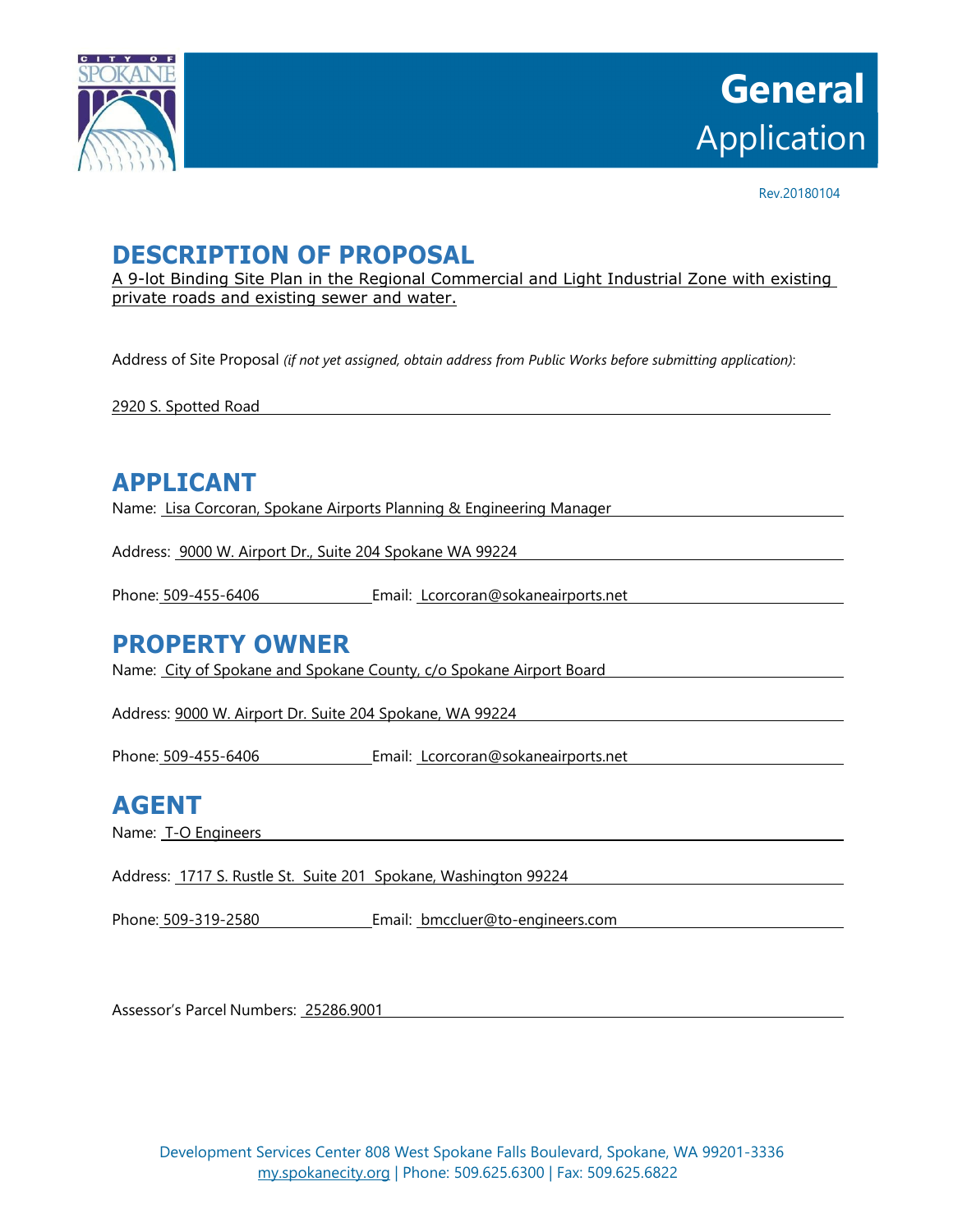#### Legal Description of Site: Legal Description

29-25-42 THE S1/2 OF SEC 29 EXC THE N 190FT OF THE E 740FT TOGETHER W/ THE NE1/4 OF SD SEC, EXC PTN LYG N & E OF LN DAF; BEG AT NW COR OF NE1/4; TH S, 838.38FT; TH E, 800FT; TH NELY TO A PT, SD PT BNG 330FT E OF W LN OF NE1/4 OF NE1/4 AND 393FT S OF N LN OF SD SEC; TH E TO W LN OF E1/2 OF NE1/4 OF NE1/4; TH S ALG SD E LN 20FT; TH E 254FT; TH S 235FT; TH W 254FT TO W LN OF E1/2 OF NE1/4 OF NE1/4; TH S ALG SD W LN TO S LN OF NE1/4 OF NE1/4; TH E ALG SD S LN TO A PT ON E LN OF SD SEC, SD PT BNG TERMINUS OF THIS LN DESCRIPTION. ALSO INCLUDING THE S 300FT OF E 400FT OF SE1/4 OF NW1/4 THEREOF.